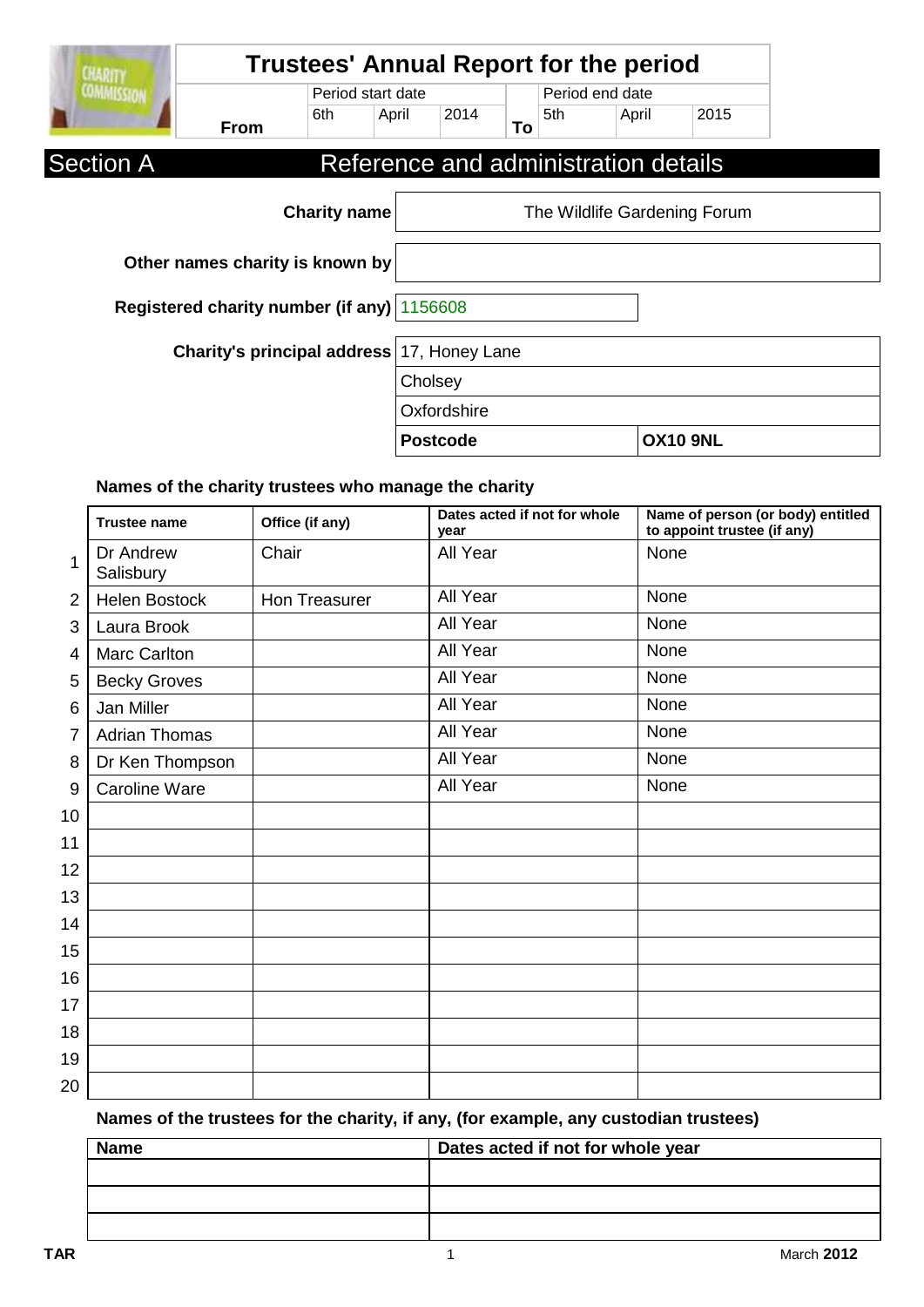#### **Names and addresses of advisers (Optional information)**

| <b>Type of adviser</b> | <b>Name</b> | <b>Address</b> |
|------------------------|-------------|----------------|
|                        |             |                |
|                        |             |                |
|                        |             |                |
|                        |             |                |

#### **Name of chief executive or names of senior staff members (Optional information)**

Dr Stephen Head Coordinator (unpaid volunteer)

# **Section B Structure, governance and management**

#### **Description of the charity's trusts**

| Type of governing document<br>(eg. trust deed, constitution)        | Constitution                         |
|---------------------------------------------------------------------|--------------------------------------|
| How the charity is constituted<br>(eg. trust, association, company) | Charitable Incorporated Organisation |
| Trustee selection methods<br>(eg. appointed by, elected by)         | Appointed by existing Trustees       |

#### **Additional governance issues (Optional information)**

| As a new charity, procedures for future trustee induction are under current<br>consideration. The Charity corresponds with a large number of other not-<br>for-profit organisations, and is a member of Wildlife and Countryside Link.                                                                                                 |
|----------------------------------------------------------------------------------------------------------------------------------------------------------------------------------------------------------------------------------------------------------------------------------------------------------------------------------------|
| The charity is a volunteer operated organisation with no employees.<br>The Trustees are completing a Risk Register and mitigation procedures,<br>but most risks are proving minor, except for financial resources and loss of<br>key personnel.                                                                                        |
| <b>Objectives and activities</b><br>To promote the conservation, protection and improvement of the<br>a)<br>physical and natural environment of gardens and their biological diversity.<br>To advance the education of the public in the conservation,<br>b)<br>protection and improvement of the physical and natural environment and |
|                                                                                                                                                                                                                                                                                                                                        |

benefits.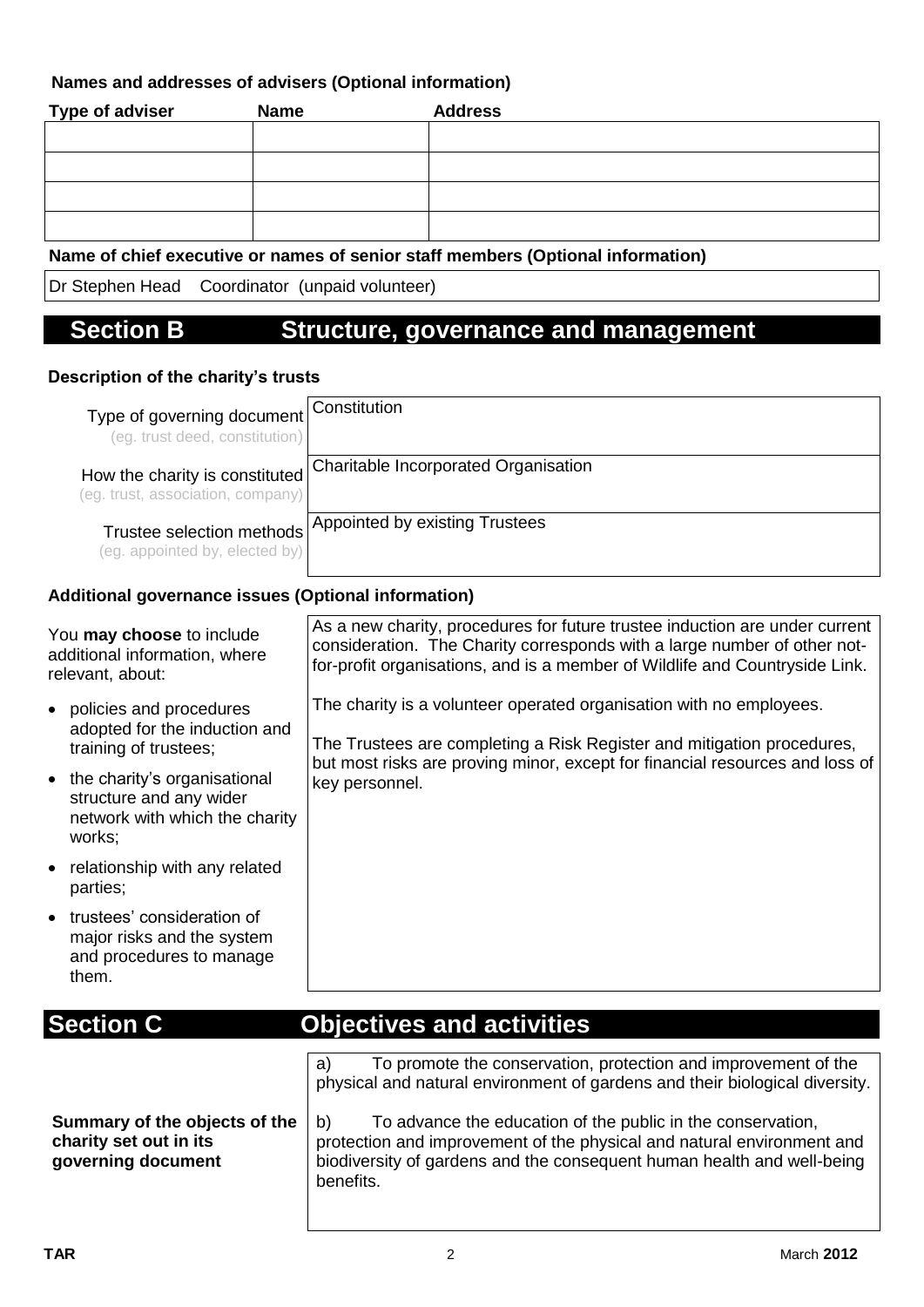Gardens are remarkably diverse and important habitats for our declining wildlife, and are where the great majority of children find their first direct contact with nature. Nearly 90% of UK households have gardens and so our work is able to benefit a very large proportion of the public who wish to manage their gardens sustainably and with wildlife in mind. In planning and executing our work, the Trustees have given careful consideration to the Charity Commission's general guidance on public benefit and in particular to its public benefit guidance on advancing education and on conservation of the environment.

Object a) Promoting conservation, protection and improvement …

The Wildlife Gardening Forum furthers this object through holding public conferences, maintaining a website to provide access to evidence-based information and advice, through coordinating and informing the work of the many charities and other organisations within our membership and contacts, and influencing decision makers through disseminating evidence.

Our conferences are based on academic studies, backed up with examples of successful applications and best practice. Scientists have been keen to speak about their work in progress, as well as interpreting their published work, and our conferences are very popular with research students for networking and gaining experience in communicating their work. Conference costs are kept close to break-even, and some concessions have been made on request. Conference proceedings are written up and made available to all Forum correspondents, and are freely available as pdf files on our website.

Our website, launched in November 2014, already contains extensive background information in garden and wildlife science and planting for wildlife, reviewing information largely unavailable to a general reader. Sections on garden wildlife, education opportunities, practical management are currently being written, and the website will soon become the largest compendium of freely available information about garden biodiversity and its management anywhere on the web.

The Forum's Manifesto, now available in both English and Welsh on the website, provides a simple introduction to decision makers about the policy changes we would like to see to improve the status of gardens for wildlife and people. Our membership of the umbrella organisation Wildlife and Countryside Link is allowing the Forum to contribute its voice alongside other charities in environmental issues.

Object b) To advance the education of the public….

This object is addressed through public conferences, creation of publications and newsletters, work with the media, provision of professional guidance and training for teachers and practitioners and maintaining a website to provide access for everyone to evidence-based information and advice.

The Trustees ensure a powerful educational outcome by insisting on testing all statements and guidance in our material and on our website against established and published fact, giving attribution so that those who wish can have access to original work. We identify and point out areas where evidence is inadequate, and have succeeded in starting research projects (such as the RHS-run "Plants for Bugs Project" investigating the relative value of native and non-native garden plants)

**Summary of the main activities undertaken for the public benefit in relation to these objects (include within this section the statutory declaration that trustees have had regard to the guidance issued by the Charity Commission on public benefit)**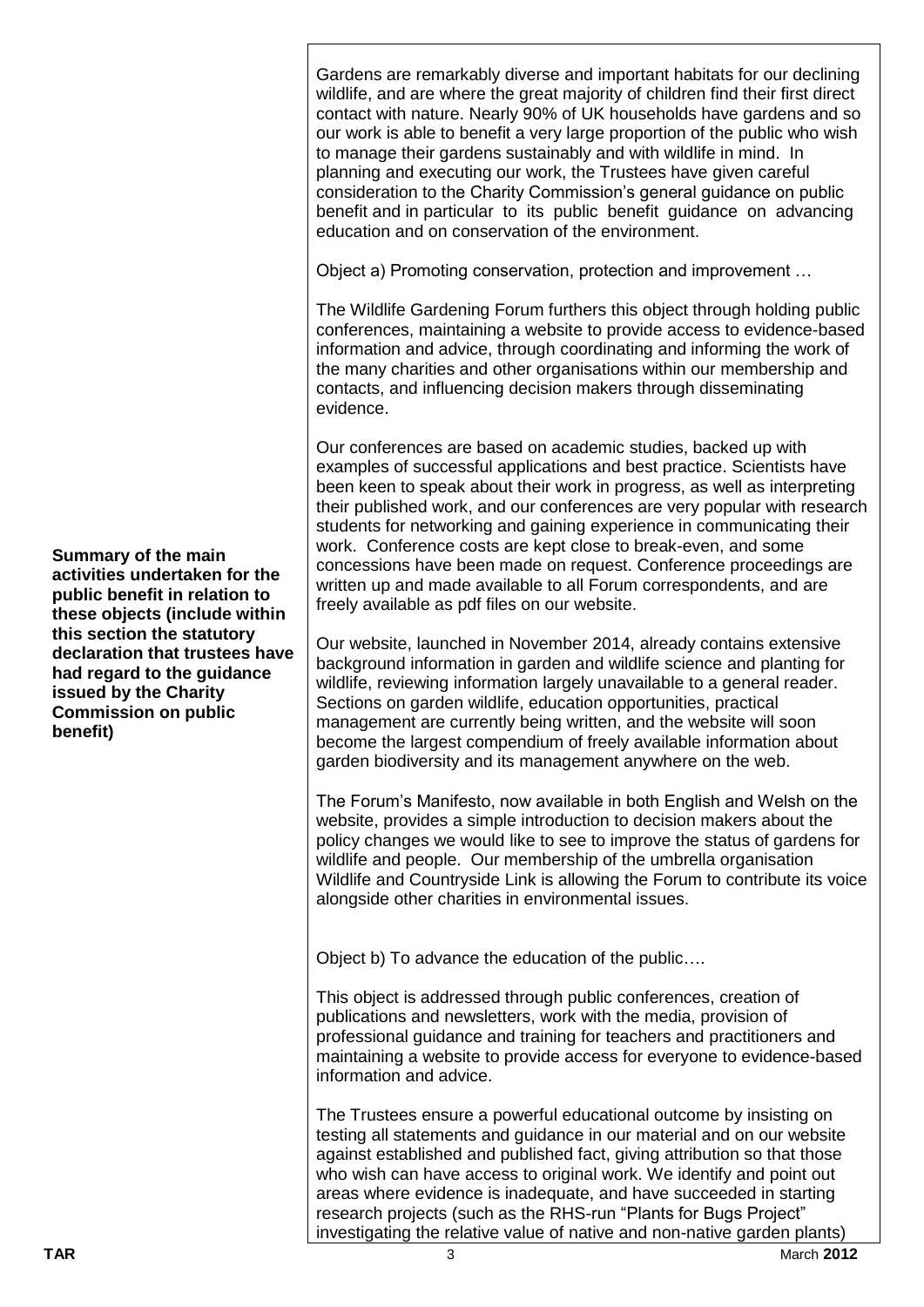|                                                                            | where a major deficiency of evidence has let myths and assumptions<br>stay unchallenged. The Trustees wish to increase our role here through<br>partnership with other organisations in citizen science projects. The<br>recent OPAL (OPen Air Laboratory) study on garden invertebrates was<br>an example in which the Forum assisted with the experimental design.                                                                                                                                                                                                                                                                                                                                              |
|----------------------------------------------------------------------------|-------------------------------------------------------------------------------------------------------------------------------------------------------------------------------------------------------------------------------------------------------------------------------------------------------------------------------------------------------------------------------------------------------------------------------------------------------------------------------------------------------------------------------------------------------------------------------------------------------------------------------------------------------------------------------------------------------------------|
|                                                                            | While most of our focus has been on biodiversity, our education object is<br>also concerned with the role of gardens and urban green space on<br>human mental and physical health, and the cohesion and better function<br>of communities. This is another relatively new research field that has not<br>yet become widely known among the public and decision makers, but is<br>of increasing importance as Britain becomes steadily more urban. There<br>is great synergy between this aspect of gardens, and biodiversity<br>conservation, and we see our role as helping to make the health research<br>findings accessible to everyone alongside the biodiversity, and with the<br>same standards of rigour. |
|                                                                            | Additional details of objectives and activities (Optional information)                                                                                                                                                                                                                                                                                                                                                                                                                                                                                                                                                                                                                                            |
|                                                                            | The Wildlife Gardening Forum is not yet in a position to disperse grants,<br>and does not manage investments.                                                                                                                                                                                                                                                                                                                                                                                                                                                                                                                                                                                                     |
|                                                                            | The Wildlife Gardening Forum does not have any paid employees, so all<br>its activities are managed and executed through volunteer action.                                                                                                                                                                                                                                                                                                                                                                                                                                                                                                                                                                        |
| You may choose to include<br>further statements, where<br>relevant, about: |                                                                                                                                                                                                                                                                                                                                                                                                                                                                                                                                                                                                                                                                                                                   |
| policy on grantmaking;                                                     |                                                                                                                                                                                                                                                                                                                                                                                                                                                                                                                                                                                                                                                                                                                   |
| policy programme related<br>investment;                                    |                                                                                                                                                                                                                                                                                                                                                                                                                                                                                                                                                                                                                                                                                                                   |
| contribution made by<br>volunteers.                                        |                                                                                                                                                                                                                                                                                                                                                                                                                                                                                                                                                                                                                                                                                                                   |
|                                                                            |                                                                                                                                                                                                                                                                                                                                                                                                                                                                                                                                                                                                                                                                                                                   |

# Section D **Achievements** and performance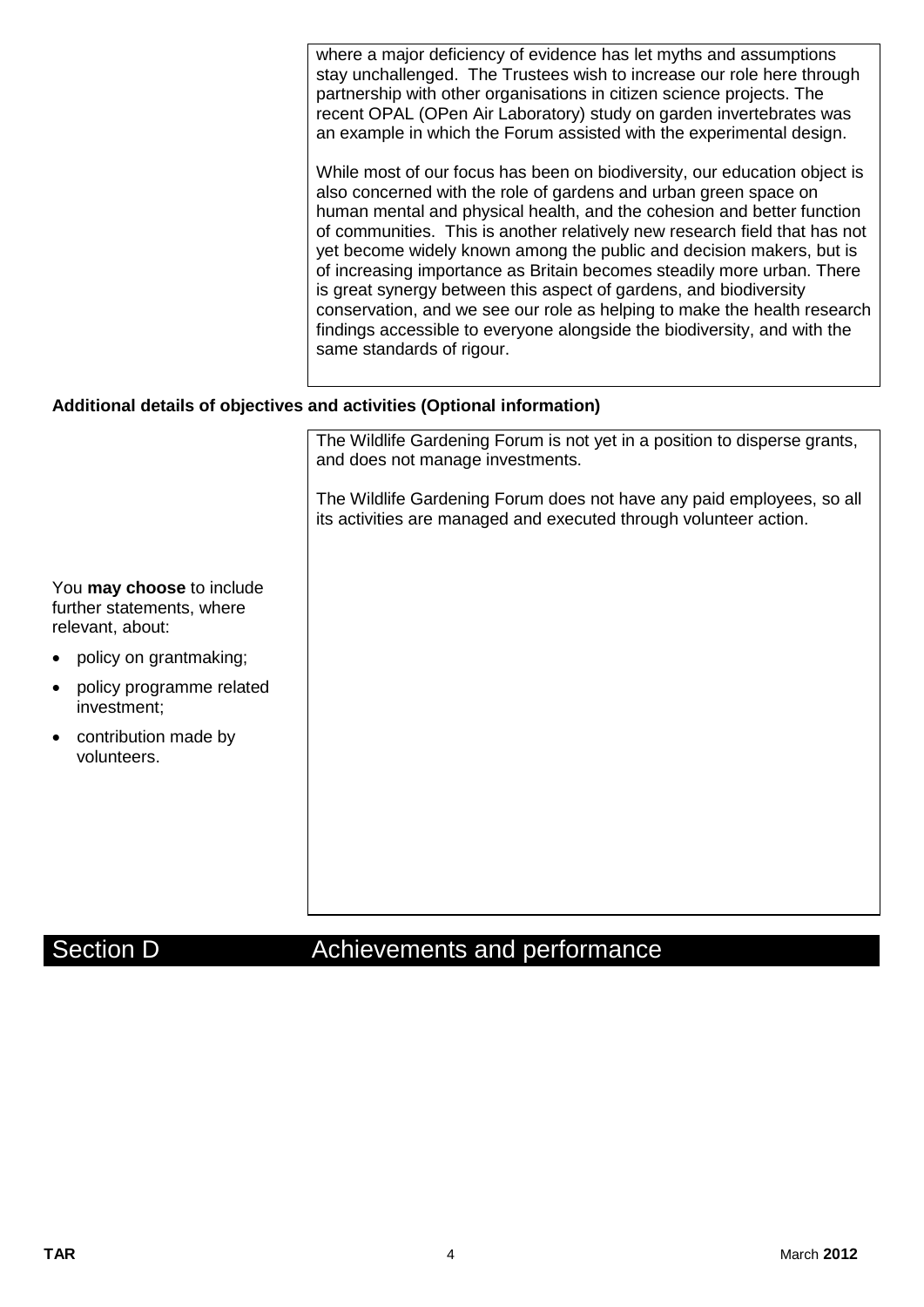| <b>Section D</b>                                                      | Achievements and performance                                                                                                                                                                                                                                                                                                                                                                                                                                                                                                                                                                                                                            |
|-----------------------------------------------------------------------|---------------------------------------------------------------------------------------------------------------------------------------------------------------------------------------------------------------------------------------------------------------------------------------------------------------------------------------------------------------------------------------------------------------------------------------------------------------------------------------------------------------------------------------------------------------------------------------------------------------------------------------------------------|
| Summary of the main<br>achievements of the charity<br>during the year | The Wildlife Gardening Forum came into being as a Charitable<br>Incorporated Organisation on the 9th April 2014, although as a small<br>unregistered charity it had been operating since 2010, and for five years<br>before that as a loose affiliation of interested people and organisations.                                                                                                                                                                                                                                                                                                                                                         |
|                                                                       | Within its first year the new Charity has held or participated in three<br>conferences.                                                                                                                                                                                                                                                                                                                                                                                                                                                                                                                                                                 |
|                                                                       | The first was at the Royal Horticultural Society's Wisley site describing<br>the first results of the Forum-initiated Plants for Bugs Project run by the<br>RHS. This study is investigating the comparative value for garden<br>invertebrates of assemblages of native, near native and exotic garden<br>plants. This is a most important experiment, because there are few<br>aspects of wildlife gardening where there are such polarised opinions<br>based on hitherto extremely limited evidence. Once formally published,<br>the results will be made available through the RHS and Forum's websites<br>in a format suitable for general readers. |
|                                                                       | The Forum collaborated with the Snowdonia National Park Plas Tan y<br>Bwlch in the first conference National Parks and Wildlife as Natural<br>Health Service Providers. This conference is being collated as a<br>publication, and proved so successful that a new organisation, the UK<br>National Parks and Wellbeing Forum is being created, which will work<br>alongside the Wildlife Gardening Forum where interests run parallel.                                                                                                                                                                                                                 |
|                                                                       | In November 2014 the Forum held its first conference on Citizen Science<br>and Biological Recording in the Garden. This proved exceptionally<br>successful, because the importance of public-based scientific<br>investigation is being increasingly recognised, both to allow monitoring of<br>environmental change, and for the great educational benefits it can bring.<br>It is likely that the creation and management of one or more Citizen<br>Science Projects, probably in partnership with other charities, will<br>become a core element of our developing five year plan.                                                                   |
|                                                                       | This year saw the revision and updating of the Forum's Manifesto,<br>originally released through Natural England in 2007. This is an important<br>introductory document explaining the opportunities and issues over<br>wildlife in gardens. The Trustees are very grateful for volunteer help to<br>translate the Manifesto into Welsh, and both versions are available on the<br>Forum's website.                                                                                                                                                                                                                                                     |
|                                                                       | In addition to conferences and newsletter releases, the Wildlife<br>Gardening Forum's ability to reach the widest audience was hugely<br>boosted by the launch of our website www.wlgf.org at our November<br>Conference at the Natural History Museum in London.                                                                                                                                                                                                                                                                                                                                                                                       |
|                                                                       | The current website release contains 59 web pages written and<br>illustrated by 30 contributors, presenting summaries of information for the<br>casual reader, backed up by a total of 60 much more detailed reviews<br>and other files to download. There are 101 external web links and > 200<br>partner links to our partner organisations. Further pages are being<br>constructed, including an major section on garden wildlife, and the site<br>will grow to be in excess of 120 pages through 2015-2016.                                                                                                                                         |
|                                                                       | The website and our conferences are helping to recruit new contacts for<br>the Wildlife Gardening Forum, and our mailing list is now over 670<br>people, affiliated with over 290 organisations.                                                                                                                                                                                                                                                                                                                                                                                                                                                        |